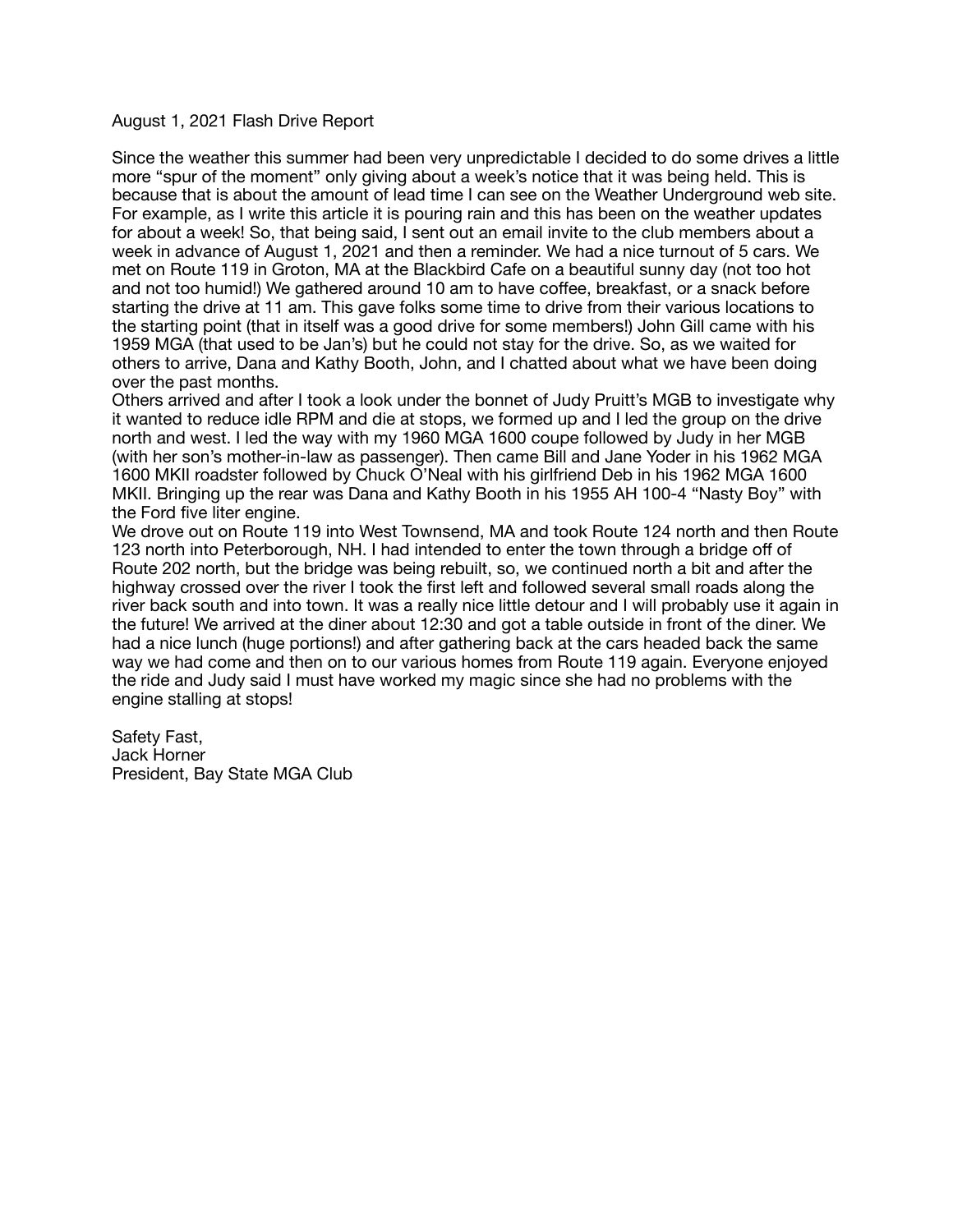## The cars on the drive

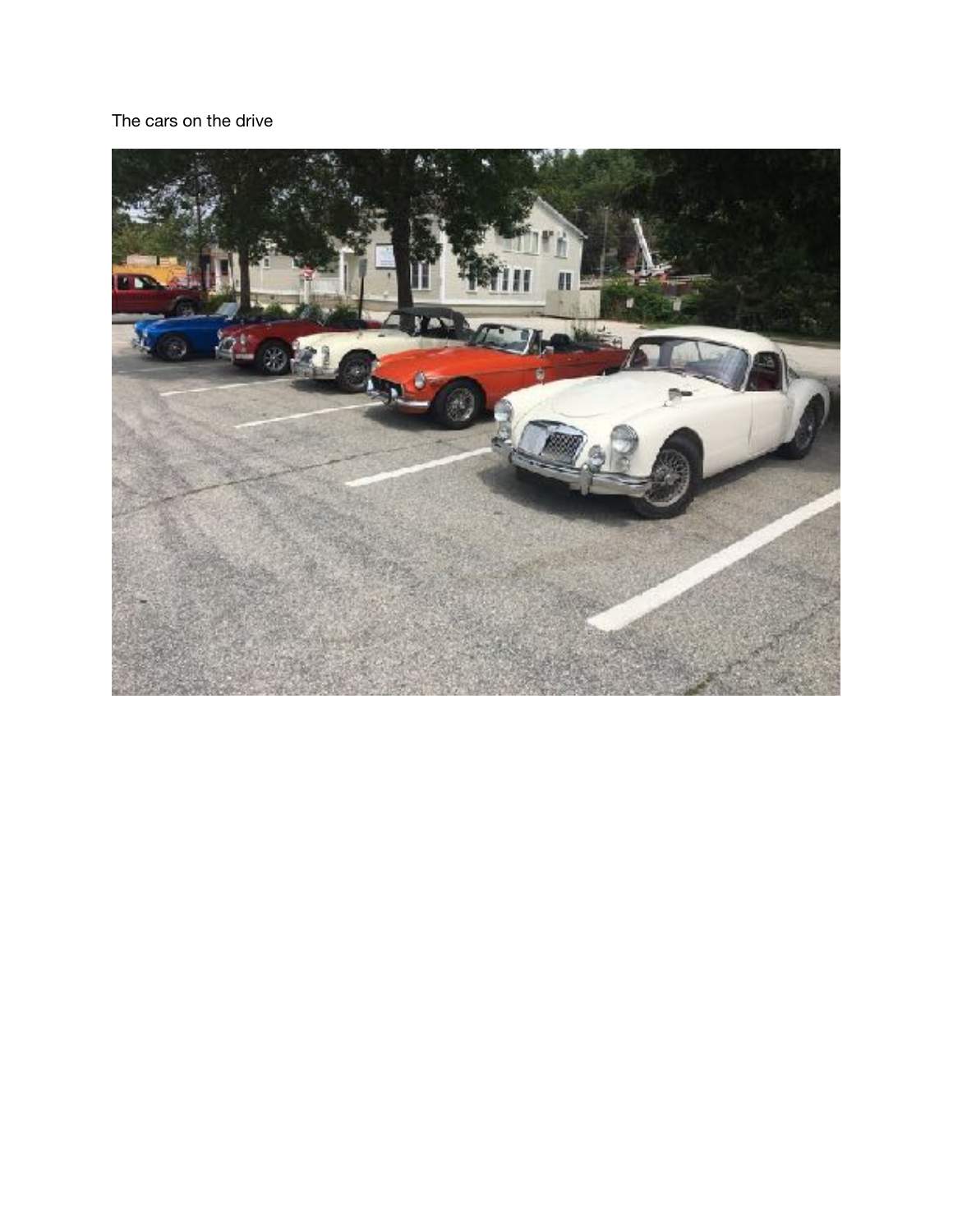## Club Members at the table